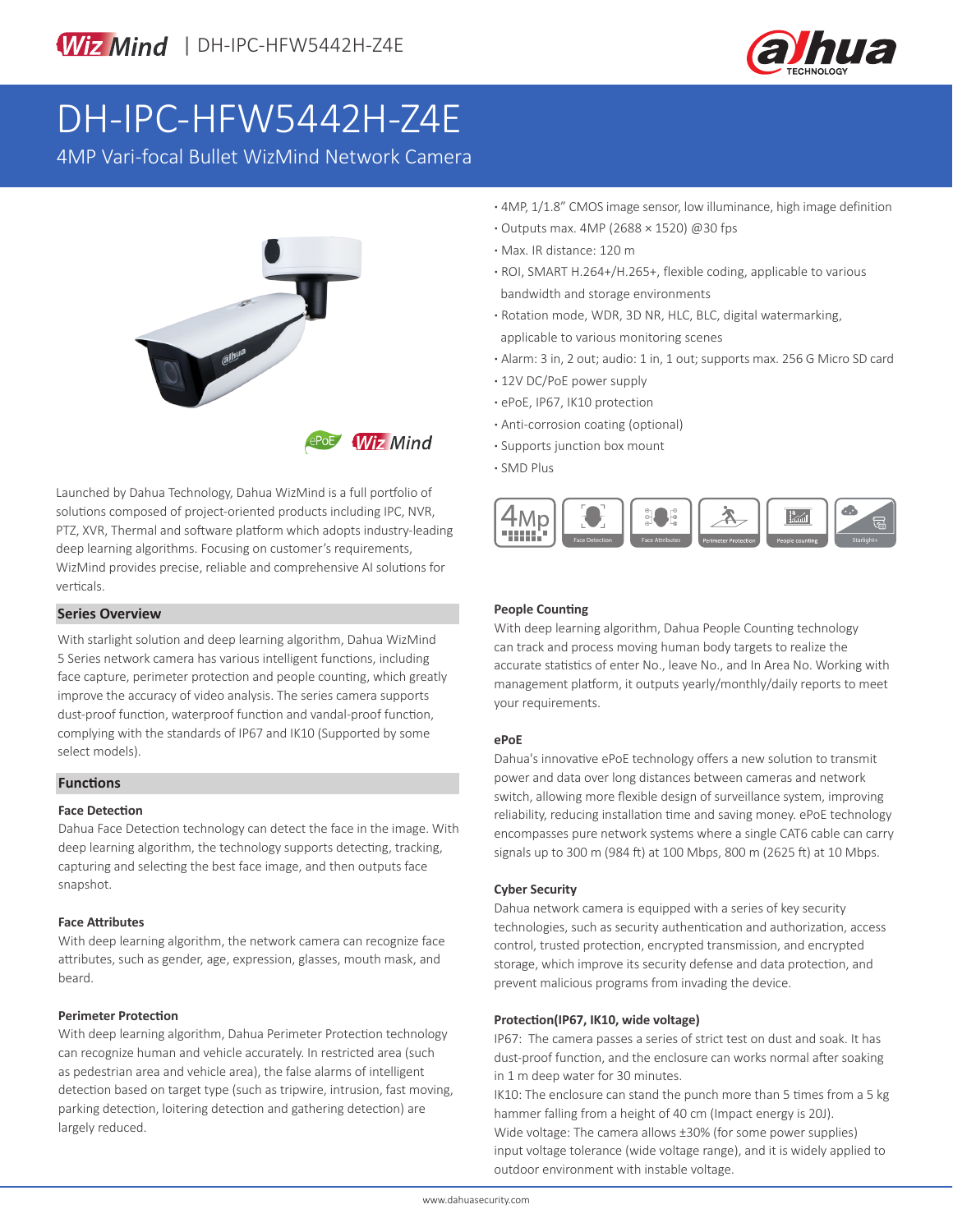# Wiz Mind | DH-IPC-HFW5442H-Z4E

## **Technical Specification**

| Camera                          |      |                                                                                         |                       |                               |                                |
|---------------------------------|------|-----------------------------------------------------------------------------------------|-----------------------|-------------------------------|--------------------------------|
| Image Sensor                    |      | 1/1.8"CMOS                                                                              |                       |                               |                                |
| Max. Resolution                 |      | 2688 (H) × 1520 (V)                                                                     |                       |                               |                                |
| <b>ROM</b>                      |      | 128 MB                                                                                  |                       |                               |                                |
| <b>RAM</b>                      |      | 1 GB                                                                                    |                       |                               |                                |
| <b>Scanning System</b>          |      | Progressive                                                                             |                       |                               |                                |
| <b>Electronic Shutter Speed</b> |      | Auto/Manual 1/3 s-1/100,000 s                                                           |                       |                               |                                |
| Min. Illumination               |      | 0.002 Lux@F1.6 (Color, 30IRE)<br>0.0002 Lux@F1.6 (B/W, 30IRE)<br>0 Lux (Illuminator on) |                       |                               |                                |
| S/N Ratio                       |      | $>$ 56 dB                                                                               |                       |                               |                                |
| <b>Illumination Distance</b>    |      | 120 m (393.7 ft) (IR LED)                                                               |                       |                               |                                |
| Illuminator On/Off Control      |      | Auto/Manual                                                                             |                       |                               |                                |
| <b>Illuminator Number</b>       |      | 4 (IR LED)                                                                              |                       |                               |                                |
| Pan/Tilt/Rotation Range         |      | Pan: 0°-360°<br>Tilt: 0°-90°<br>Rotation: 0°-360°                                       |                       |                               |                                |
| Lens                            |      |                                                                                         |                       |                               |                                |
| Lens Type                       |      | Motorized vari-focal                                                                    |                       |                               |                                |
| Mount Type                      |      | Module                                                                                  |                       |                               |                                |
| Focal Length                    |      | 8 mm-32 mm                                                                              |                       |                               |                                |
| Max. Aperture                   |      | F1.6 (Constant)                                                                         |                       |                               |                                |
| Field of View                   |      | Horizontal: 42°-15°<br>Vertical: 23°-8°<br>Diagonal: 49°-17°                            |                       |                               |                                |
| Iris Type                       |      | Auto                                                                                    |                       |                               |                                |
| <b>Close Focus Distance</b>     |      | 2.5 m-6 m (8.2 ft-19.7 ft)                                                              |                       |                               |                                |
| <b>DORI</b><br>Distance         | Lens | Detect                                                                                  | Observe               | Recognize                     | Identify                       |
|                                 | W    | 150.0 m<br>(492.1 ft)                                                                   | 60.0 m<br>(196.9 ft)  | 30.0 m<br>$(98.4 \text{ ft})$ | 15.0 m<br>(49.2 ft)            |
|                                 | Τ    | 400.0 m<br>(1312.3 ft)                                                                  | 160.0 m<br>(524.9 ft) | 80.0 m<br>(262.5 ft)          | 40.0 m<br>$(131.2 \text{ ft})$ |
| $C$ mart $E$ uant               |      |                                                                                         |                       |                               |                                |

| <b>IVS</b>                        | Abandoned object; missing object                                                                                                                                                                                                                                                                   |  |  |  |  |
|-----------------------------------|----------------------------------------------------------------------------------------------------------------------------------------------------------------------------------------------------------------------------------------------------------------------------------------------------|--|--|--|--|
| Heat Map                          | Yes                                                                                                                                                                                                                                                                                                |  |  |  |  |
| Professional, intelligent         |                                                                                                                                                                                                                                                                                                    |  |  |  |  |
| <b>IVS (Perimeter Protection)</b> | Tripwire; intrusion; fast moving (the three functions<br>support the classification and accurate detection<br>of vehicle and human); loitering detection; people<br>gathering; parking detection                                                                                                   |  |  |  |  |
| <b>Face Detection</b>             | Face detection; track; optimization; snapshot; report high<br>quality picture; face enhancement; face exposure; face<br>attribute extract, 6 attributes and 8 expressions: Gender,<br>age, glasses, expressions (anger, calm, happiness,<br>sadness, disgust, surprise, confusion and fear), mask, |  |  |  |  |

time setting

sadness, disgust, surprise, confusion and fear), mask, beard; face matting setting: face, single inch photo; three snapshot methods: real-time snapshot, optimization snapshot, quality priority; face angle filter; optimization

| <b>People Counting</b>                         | Support the counting of enter number, leave number<br>and pass number, and displaying and outputting yearly/<br>monthly/daily reports<br>Support the counting of number in area, and 4 rules<br>configuration. Count number of people or stay time and<br>link alarm<br>Support queue management, and 4 rules configuration.<br>Count numb                                                                                                                                                                                  |  |  |
|------------------------------------------------|-----------------------------------------------------------------------------------------------------------------------------------------------------------------------------------------------------------------------------------------------------------------------------------------------------------------------------------------------------------------------------------------------------------------------------------------------------------------------------------------------------------------------------|--|--|
| Intelligent Search                             | Work together with Smart NVR to perform refine<br>intelligent search, event extraction and merging to event<br>videos                                                                                                                                                                                                                                                                                                                                                                                                       |  |  |
| Video                                          |                                                                                                                                                                                                                                                                                                                                                                                                                                                                                                                             |  |  |
| Video Compression                              | H.265; H.264; H.264H; H.264B; MJPEG (only supported<br>by the sub stream)                                                                                                                                                                                                                                                                                                                                                                                                                                                   |  |  |
| Smart Codec                                    | Smart H.265+/H.264+                                                                                                                                                                                                                                                                                                                                                                                                                                                                                                         |  |  |
| Video Frame Rate                               | Main stream: 2688 × 1520 (1 fps-25/30 fps)<br>1920 × 1080 (1 fps-50/60 fps)<br>Sub stream: D1 (1 fps-50/60 fps)<br>Third stream: 1080p (1 fps-25/30 fps)<br>*The values above are the max. frame rates of each<br>stream; for multiple streams, the values will be subjected<br>to the total encoding capacity.                                                                                                                                                                                                             |  |  |
| Stream Capability                              | 3 streams                                                                                                                                                                                                                                                                                                                                                                                                                                                                                                                   |  |  |
| Resolution                                     | 2688 × 1520; 2560 × 1440; 2304 × 1296; 1080p (1920 ×<br>1080); 1.3M (1280 × 960); 720p (1280 × 720); D1 (704<br>× 576/704 × 480); VGA (640 × 480); CIF (352 × 288/352<br>$\times$ 240)                                                                                                                                                                                                                                                                                                                                      |  |  |
| <b>Bit Rate Control</b>                        | CBR/VBR                                                                                                                                                                                                                                                                                                                                                                                                                                                                                                                     |  |  |
| Video Bit Rate                                 | H.264: 32 kbps-8192 kbps<br>H.265: 19 kbps-8192 kbps                                                                                                                                                                                                                                                                                                                                                                                                                                                                        |  |  |
| Day/Night                                      | Auto (ICR)/Color/B/W                                                                                                                                                                                                                                                                                                                                                                                                                                                                                                        |  |  |
| BLC                                            | Yes                                                                                                                                                                                                                                                                                                                                                                                                                                                                                                                         |  |  |
| HLC                                            | Yes                                                                                                                                                                                                                                                                                                                                                                                                                                                                                                                         |  |  |
| WDR                                            | 140 dB                                                                                                                                                                                                                                                                                                                                                                                                                                                                                                                      |  |  |
| White Balance                                  | Auto/natural/street lamp/outdoor/manual/regional<br>custom                                                                                                                                                                                                                                                                                                                                                                                                                                                                  |  |  |
| Gain Control                                   | Auto/Manual                                                                                                                                                                                                                                                                                                                                                                                                                                                                                                                 |  |  |
| Noise Reduction                                | 3D NR                                                                                                                                                                                                                                                                                                                                                                                                                                                                                                                       |  |  |
| <b>Motion Detection</b>                        | OFF/ON (4 areas, rectangular)                                                                                                                                                                                                                                                                                                                                                                                                                                                                                               |  |  |
| Region of Interest (RoI)                       | Yes (4 areas)                                                                                                                                                                                                                                                                                                                                                                                                                                                                                                               |  |  |
| <b>Electronic Image</b><br>Stabilization (EIS) | Yes                                                                                                                                                                                                                                                                                                                                                                                                                                                                                                                         |  |  |
| <b>Smart Illumination</b>                      | Yes                                                                                                                                                                                                                                                                                                                                                                                                                                                                                                                         |  |  |
| Defog                                          | Yes                                                                                                                                                                                                                                                                                                                                                                                                                                                                                                                         |  |  |
| <b>Image Rotation</b>                          | 0°/90°/180°/270°                                                                                                                                                                                                                                                                                                                                                                                                                                                                                                            |  |  |
| Mirror                                         | Yes                                                                                                                                                                                                                                                                                                                                                                                                                                                                                                                         |  |  |
| <b>Privacy Masking</b>                         | 4 areas                                                                                                                                                                                                                                                                                                                                                                                                                                                                                                                     |  |  |
| Audio                                          |                                                                                                                                                                                                                                                                                                                                                                                                                                                                                                                             |  |  |
| <b>Audio Compression</b>                       | PCM; G.711a; G.711Mu; G.726; G.723                                                                                                                                                                                                                                                                                                                                                                                                                                                                                          |  |  |
| Alarm                                          |                                                                                                                                                                                                                                                                                                                                                                                                                                                                                                                             |  |  |
| Alarm Event                                    | No SD card; SD card full; SD card error; network<br>disconnection; IP conflict; illegal access; motion<br>detection; video tampering; defocus detection; scene<br>changing; intrusion; tripwire; abandoned object;<br>missing object; fast moving; parking detection; loitering<br>detection; people gathering; input abnormal detection;<br>intensity change detection; people counting; face<br>detection; voltage detection; people counting in area;<br>stay alarm; people No. exception detection, queue<br>management |  |  |